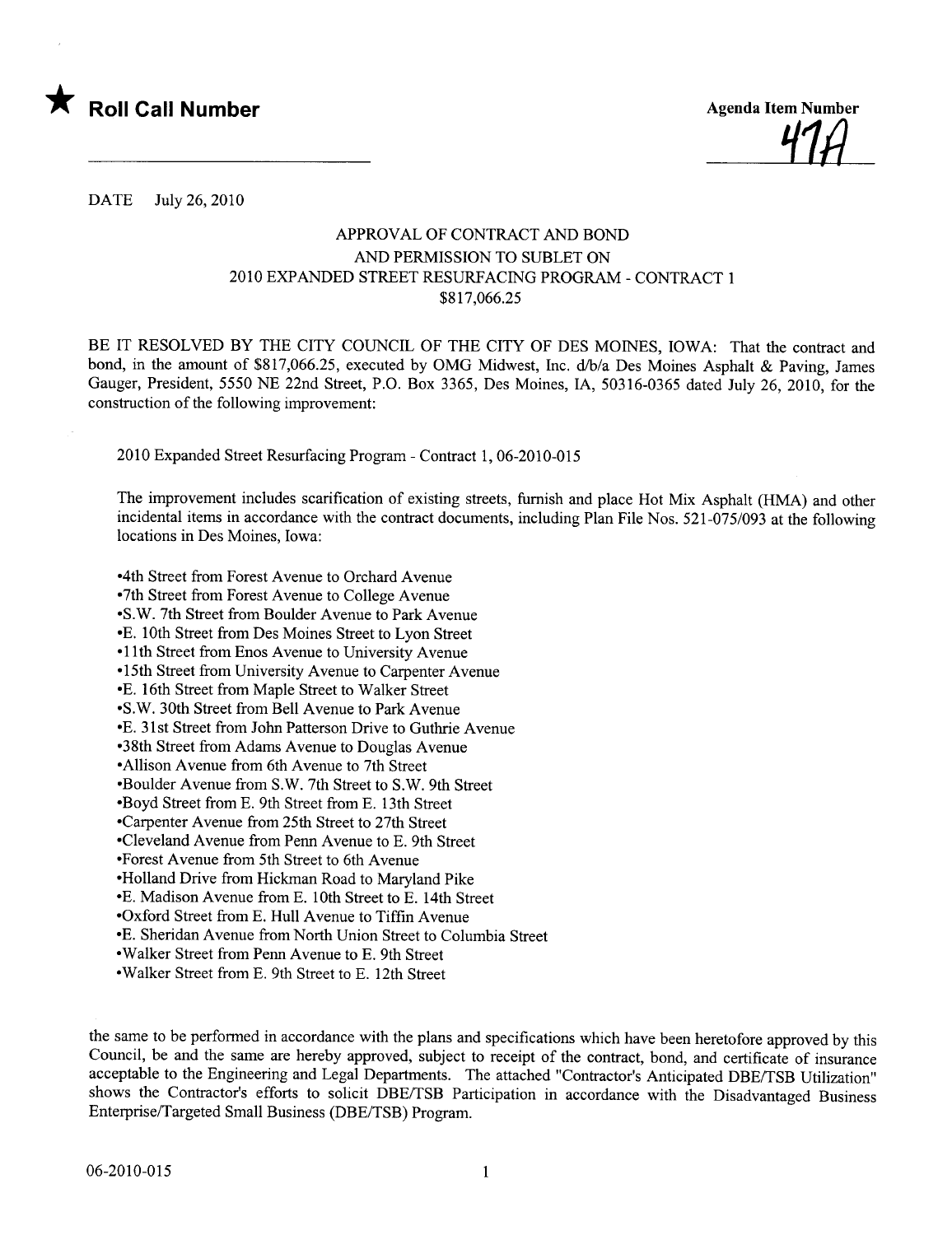



DATE July 26, 2010

BE IT FURTHER RESOLVED: That the Mayor be and is hereby authorized and directed to execute said contract on behalf of the City of Des Moines, subject to receipt of the contract, bond, and certificate of insurance acceptable to the Engineering and Legal Deparments, and the City Clerk, be and is hereby authorized and directed to attest to same. No contract shall be deemed to exist between the City of Des Moines and said Bidder until said contract has been executed by the Bidder, and shall have been approved by this Council and executed by the Mayor and attested to by the City Clerk.

BE IT FURTHER RESOLVED: That after said contract has been executed by the Mayor, the City Clerk be and is hereby authorized and directed to return the Contractor's bid security.

BE IT FURTHER RESOLVED: That the attached Permission to Sublet form, from said Contractor requesting permission to sublet designated items, be and is hereby approved, subject to receipt of the contract, bond, and certificate of insurance acceptable to the Engineering and Legal Departments; and each subcontractor is hereby granted permission to work on said improvement.

BE IT FURTHER RESOLVED: That the Des Moines Finance Director is hereby authorized to encumber this contract amount against the funds as identified below, and to acquire Builder's Risk Insurance, if appropriate, for the above referenced improvement.

| Moved by      |                  | to adopt. |
|---------------|------------------|-----------|
| FORM APPROVED | Hother Voulofort |           |
|               |                  |           |

Kathleen Vanderpool Deputy City Attorney

Funding Source: 2010-2011 CIP, Page Street-47, Special City-wide Street Improvements, STR217, Being: Gaming  $\geq$  Monies from the Agreement with Polk County and The Racing Association of Central Iowa

| <b>COUNCIL ACTION</b> | <b>YEAS</b> | <b>NAYS</b> | <b>PASS</b> | <b>ABSENT</b>   |
|-----------------------|-------------|-------------|-------------|-----------------|
| <b>COWNIE</b>         |             |             |             |                 |
| <b>COLEMAN</b>        |             |             |             |                 |
| <b>GREISS</b>         |             |             |             |                 |
| <b>HENSLEY</b>        |             |             |             |                 |
| <b>MAHAFFEY</b>       |             |             |             |                 |
| <b>MEYER</b>          |             |             |             |                 |
| <b>MOORE</b>          |             |             |             |                 |
| <b>TOTAL</b>          |             |             |             |                 |
| <b>MOTION CARRIED</b> |             |             |             | <b>APPROVED</b> |

#### CERTIFICATE

I, DIANE RAUH, City Clerk of said City hereby certify that at a meeting of the City Council of said City of Des Moines, held on the above date, among other proceedings the above was adopted.

IN WITNESS WHEREOF, I have hereunto set my hand and affixed my seal the day and year first above written.

Mayor Gity Clerk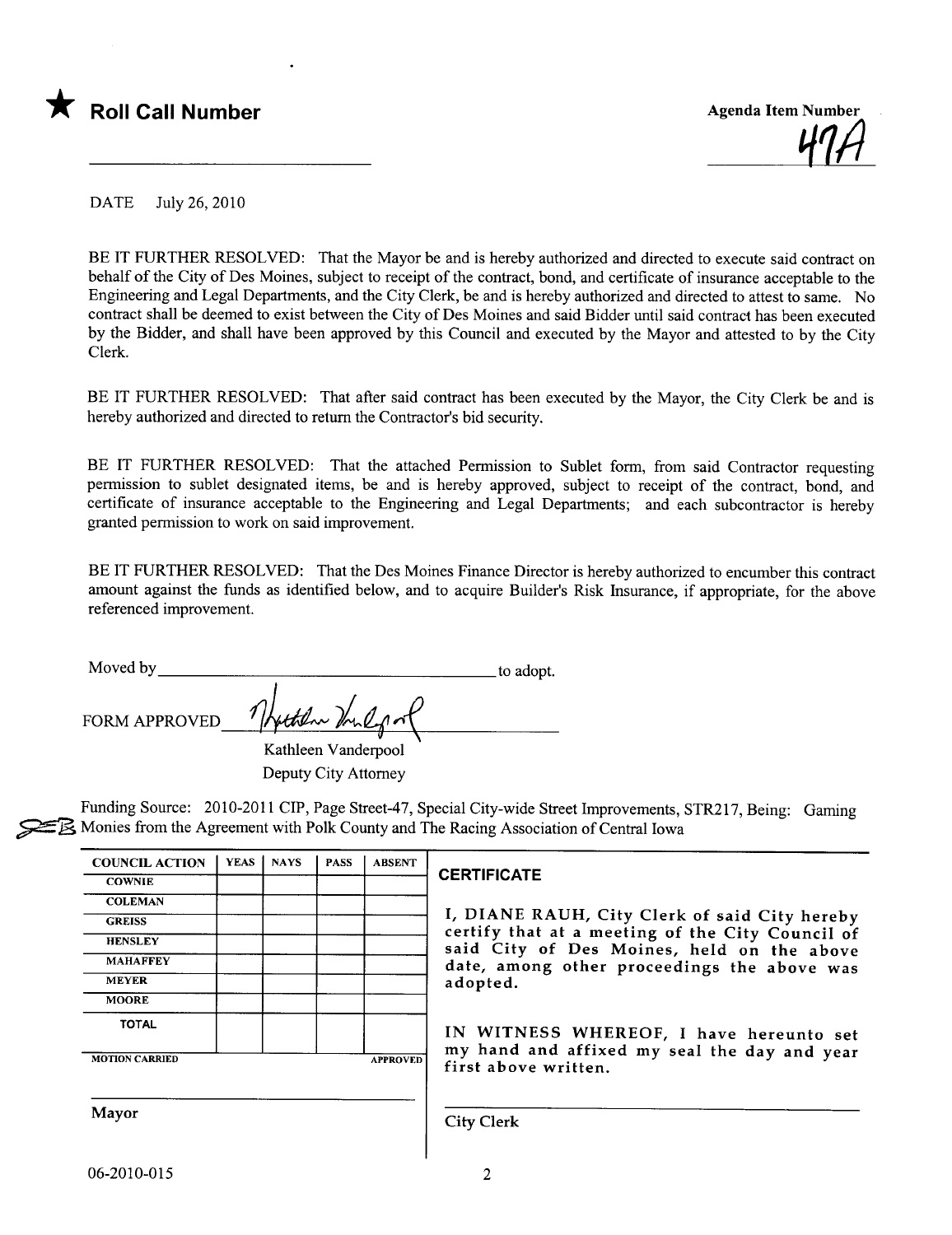Department of Engineering Department of Engineering<br>City of Des Moines, Iowa



## CONTRACTOR'S ANTICIPATED DBE/TSB UTILIZATION 2010 Expanded Street Resurfacing Program - Contract 1

#### Activity ID 06-2010-015

On July 13,2010, OMG Midwest, Inc. d/b/a Des Moines Asphalt & Paving, James Gauger, President, 5550 NE 22nd Street, P.O. Box 3365, Des Moines, IA 50316-0365 submitted a proposal for construction of the 2010 Expanded Street Resurfacing Program - Contract 1, Activity ID 06-2010-015, which the City Council has determined to be the lowest responsible, responsive bid for said project in the amount of \$817,066.25. The proposal included a statement that the Disadvantaged Business Enterprise/Targeted Small Business (DBE/TSB) Program shall apply to this project.

The Engineering Deparment has prepared this report summarizing the information that OMG Midwest, Inc. d/b/a Des Moines Asphalt & Paving, has submitted indicating that it anticipates utilizing the following DBE/TSB companies on this project:

| DBE/TSB Name              | Description of Work                                        | <b>Estimated Amount</b> |
|---------------------------|------------------------------------------------------------|-------------------------|
| <b>Bonnies Barricades</b> | <b>Traffic Control</b>                                     | \$9,314.80              |
|                           | <b>Estimated DBE/TSB Participation</b>                     | \$9,314.80              |
|                           | OMG Midwest, Inc. d/b/a Des Moines Asphalt & Paving Amount | \$817,066.25            |
|                           | Percentage of DBE/TSB Participation                        | 1.14%                   |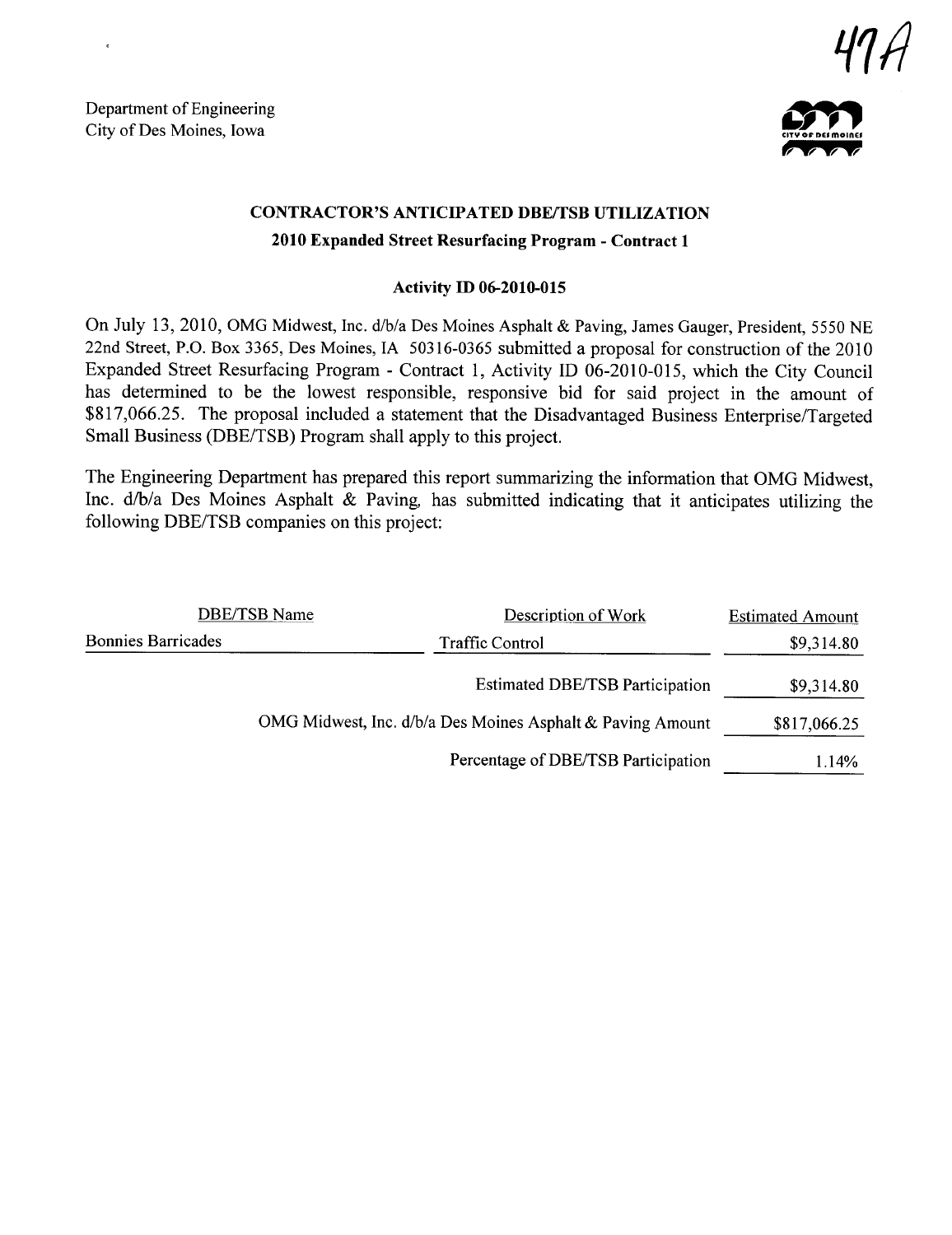$\ddot{\phantom{a}}$ 

 $\bar{z}$ 

 $\bar{\alpha}$ 

# PERMISSION TO SUBLET

|                                                                |                                                                                                     | July 14, 2010<br>Date                                       |                                                                |
|----------------------------------------------------------------|-----------------------------------------------------------------------------------------------------|-------------------------------------------------------------|----------------------------------------------------------------|
| 2010 Expanded Street Resurfacing - Contract 1<br>Project       |                                                                                                     | Contract No.<br>14568                                       |                                                                |
| Des Moines Asphalt & Paving Co.<br>Contractor                  |                                                                                                     | Activity ID<br>06-2010-015                                  |                                                                |
| Federal Tax ID<br>33-1189877                                   |                                                                                                     | Project No.                                                 |                                                                |
| <b>ITEM REQUESTED BY THE</b><br><b>CONTRACTOR TO BE SUBLET</b> | <b>ORGANIZATION</b><br><b>REQUESTED TO</b><br><b>PERFORM WORK</b>                                   | <b>STATE IF</b><br><b>ORGANIZATION</b><br><b>IS DBE/TSB</b> | <b>COST OF WORK</b><br><b>REQUESTED TO</b><br><b>BE SUBLET</b> |
| Intakes & Base Repair                                          | Underground Co.<br>12245 Dakota Street<br>Carlisle, Ia<br>50047<br>Federal Tax ID 42-1281051        | No                                                          | \$46,860.00                                                    |
| <b>Traffic Control</b>                                         | <b>Bonnie's Barricades</b><br>1547 Michigan St<br>Des Moines, Ia 50314<br>Federal Tax ID 42-1250395 | Yes                                                         | \$6,175.00                                                     |
| Cost of Items Sublet This Request                              |                                                                                                     |                                                             | \$53,035.00                                                    |
| Cost of Items Previously Sublet                                |                                                                                                     |                                                             | \$0.00                                                         |
| Total Cost of Items Sublet                                     |                                                                                                     |                                                             | \$53,035.00                                                    |
| Cost of Specialty Items                                        |                                                                                                     | \$0.00                                                      |                                                                |
| (a) Total Cost of Sublet Items Less Specialty Items            |                                                                                                     |                                                             | \$53,035.00                                                    |
| <b>Total Contract Amount</b>                                   |                                                                                                     | \$817,066.25                                                |                                                                |
| (b) Total Contract Amount Less Specialty Items                 |                                                                                                     |                                                             | \$817,066.25                                                   |
| Percentage of Contract to be Sublet $(a + b)$                  |                                                                                                     |                                                             | 6.49%                                                          |

The prime contractor's request for Permission to Sublet the above items of work is approved with the understanding that the prime contractor shall be held responsible for thesubcontractors' full compliance of all terms of the contract.

| Form Routing: | Project Engineer<br><b>Engineering Administration</b><br>City Clerk<br><b>Engineering Administration</b> | Approved:     |      |
|---------------|----------------------------------------------------------------------------------------------------------|---------------|------|
|               | Distribution                                                                                             | Roll Call No. | Date |

 $\sim$